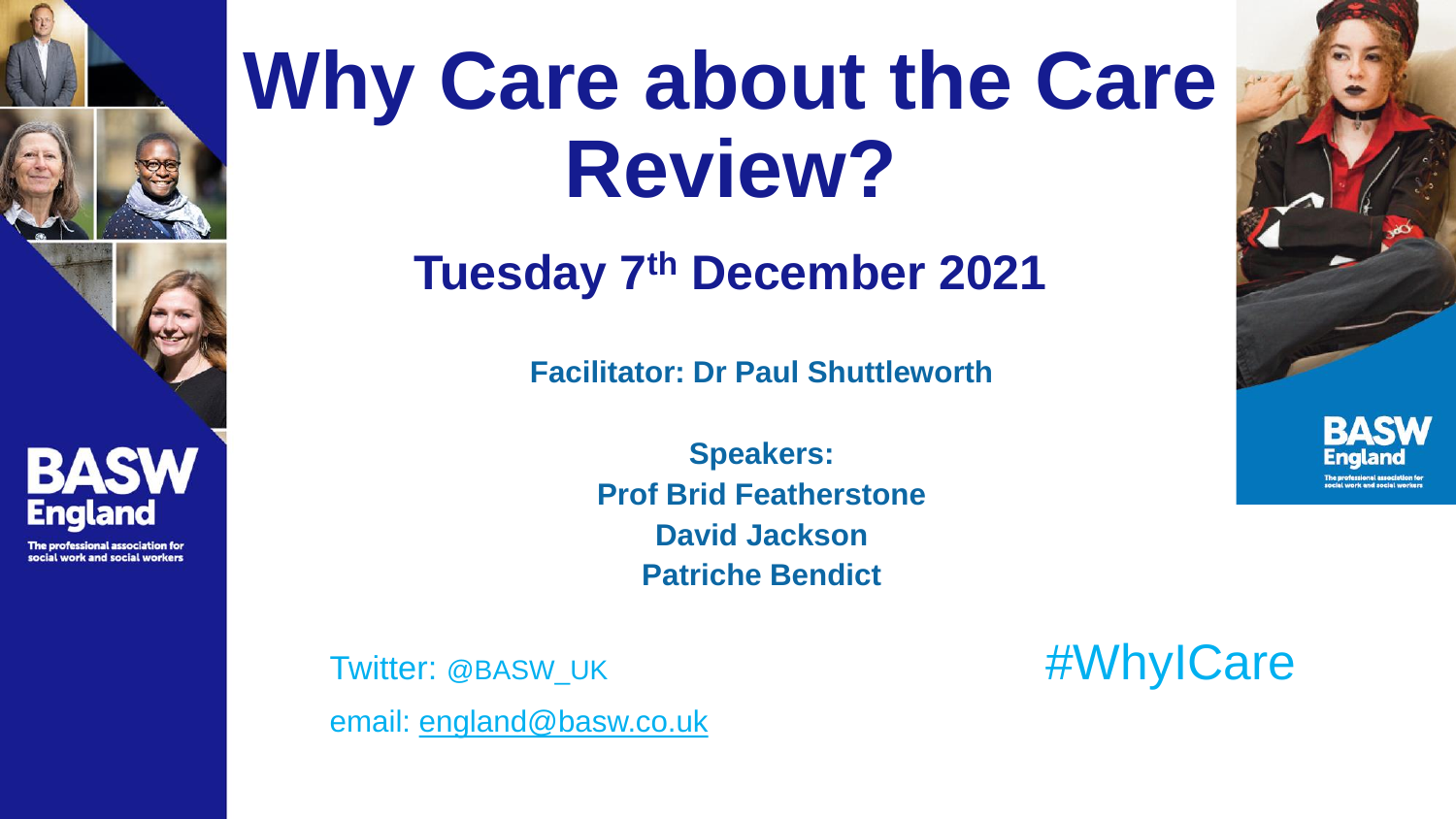

#### **BASW England**

The professional association for social work and social workers

## **Professor Brid Featherstone**

### **University of Huddersfield**



#WhylCare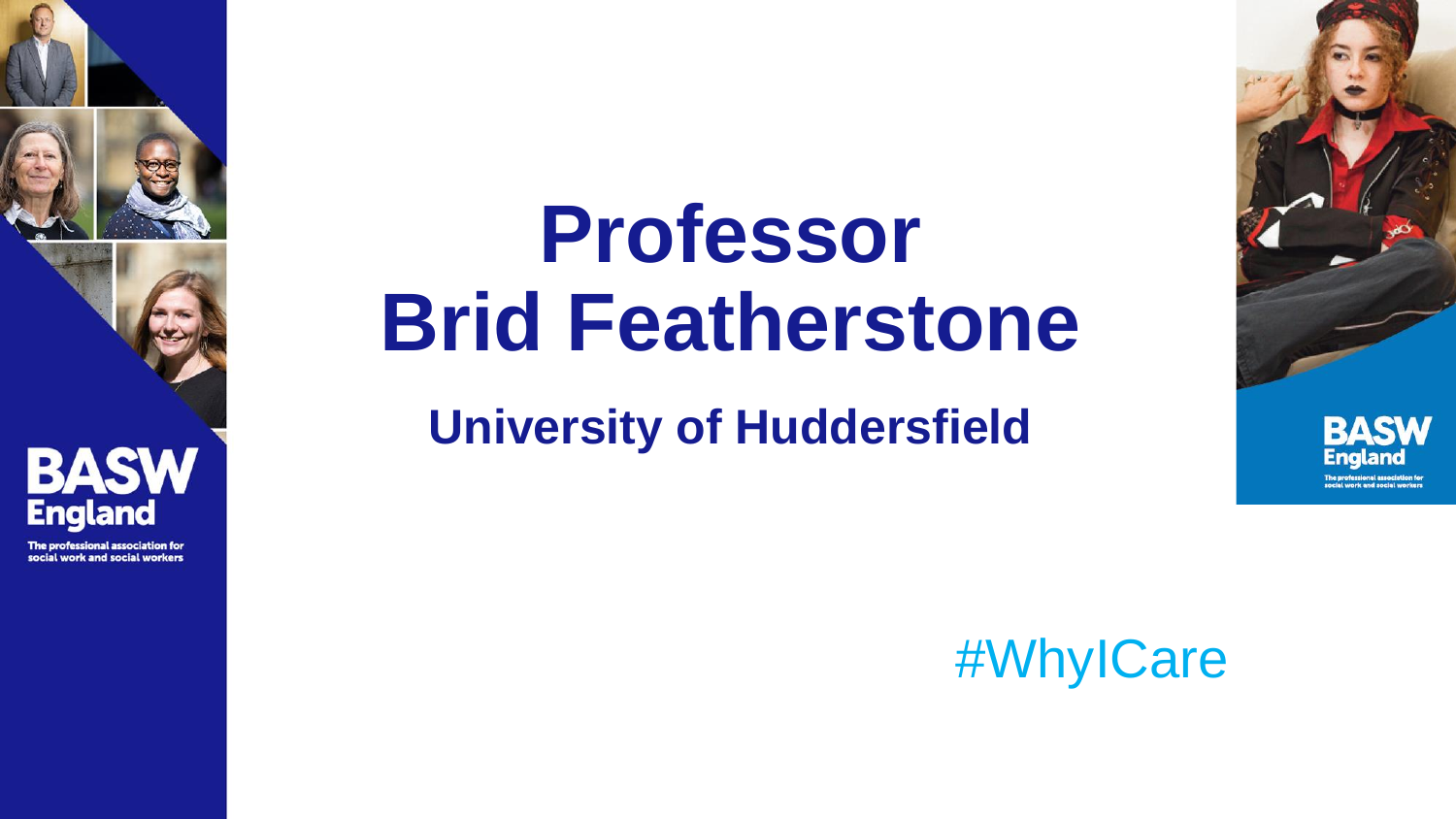

## The importance of voice

'Who is heard and who is not defines the status quo. Those who embody it, often at the cost of extraordinary silences with themselves, move to the centre; those who embody what is not heard .... are cast out. By redefining whose voice is valued, we redefine our society and its values'

Rebecca Solnit (2017) *The mother of all questions*, London, Granta (p, 18).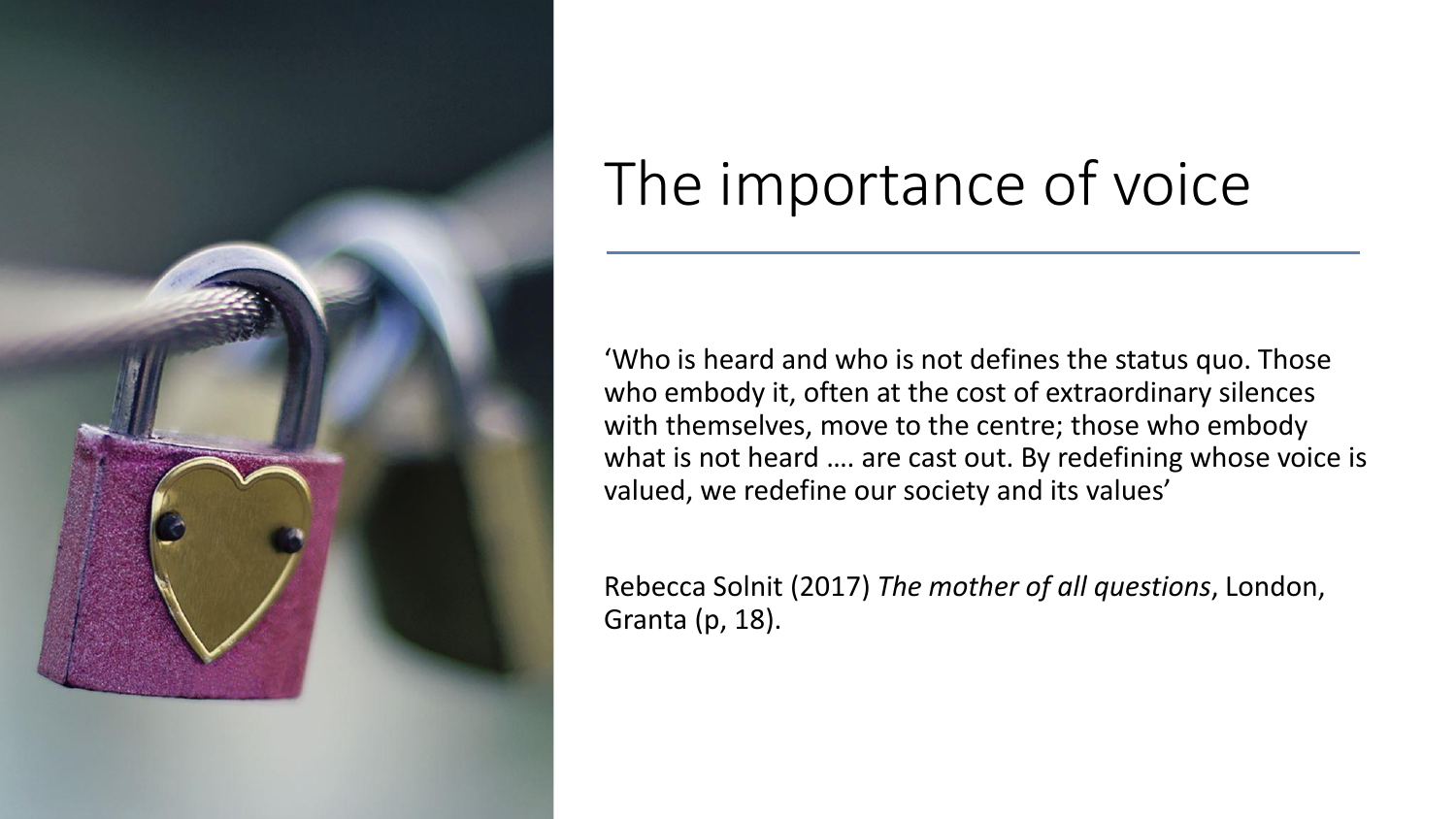

#### **BASW England**

The professional association for social work and social workers

# David Jackson

### **Author, Expert by care experience**



England

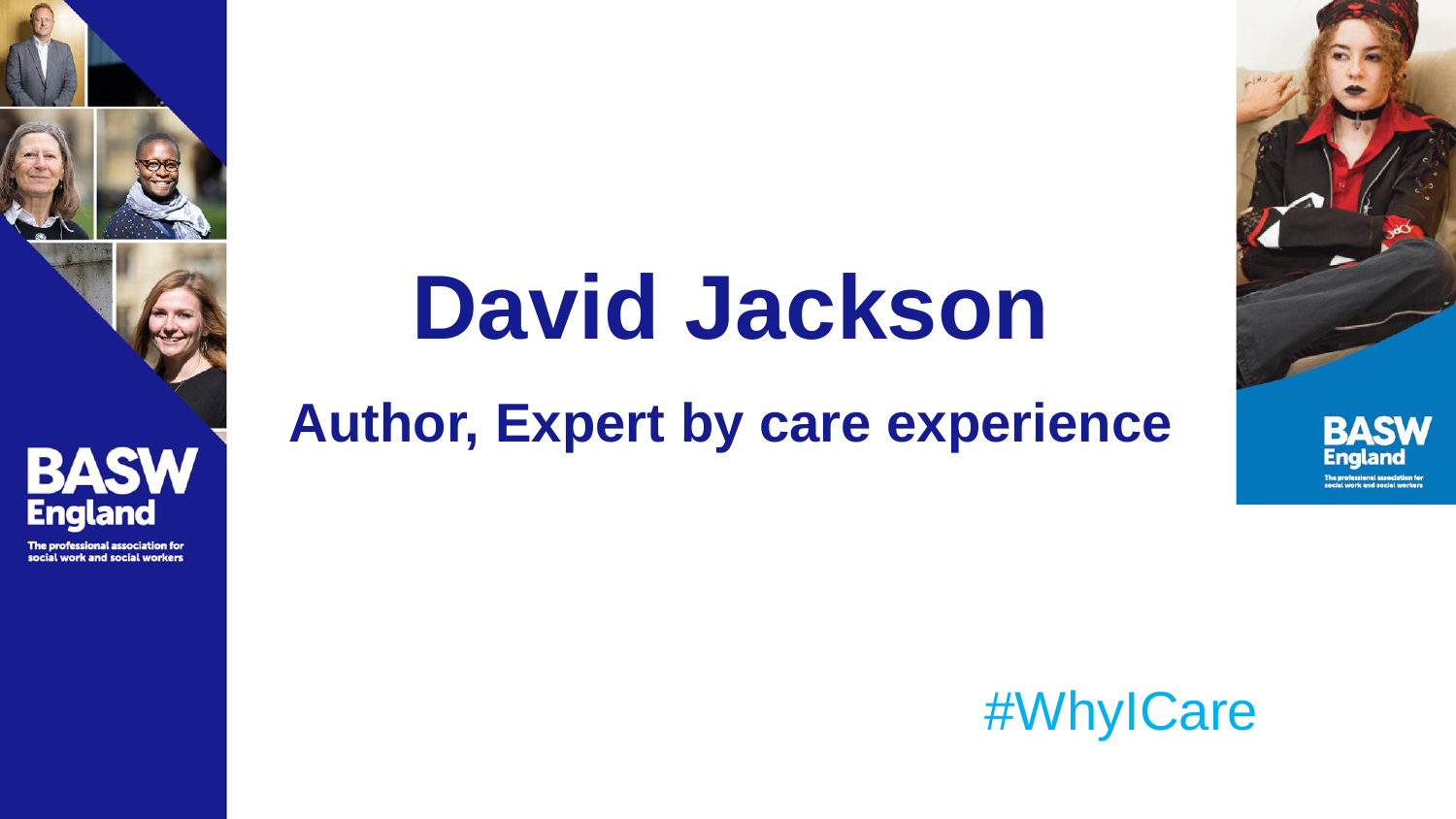Why care about the Independent Review of Children's Social Care?

#### **Patriche Bentick**

Senior Practitioner – Looked After Children and Care Leavers Team, LB of Camden

BASW's Black & Ethnic Professional Symposium

Linkedin: Patriche Bentick

Twitter: @PatricheBentick

#WhylCare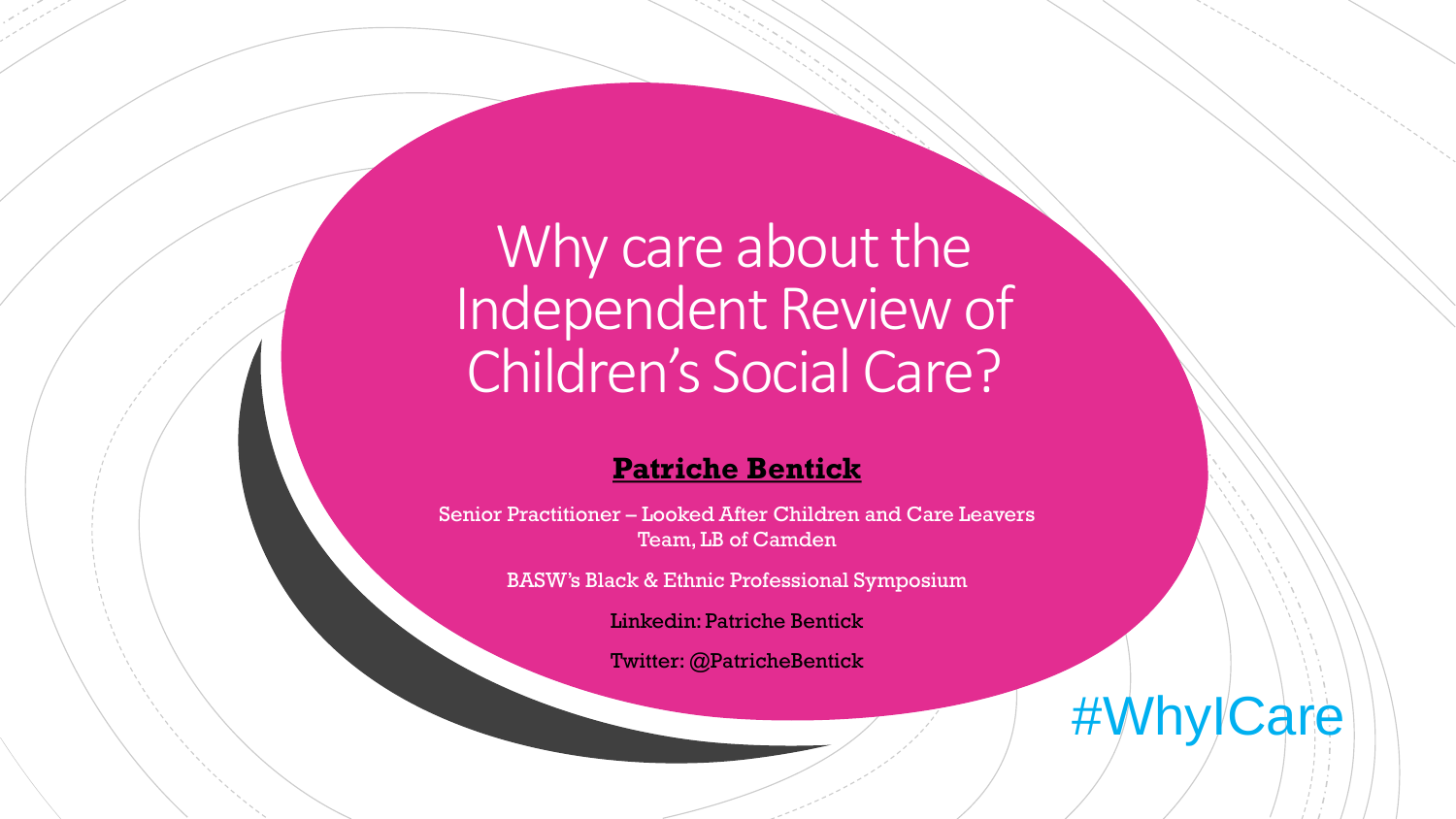- Having trained at Goldsmith's College (University of London) and having practiced systemically at LB of Camden, community social work that is tailored to families, sits at the foundation of my practice.
- **BASW's Independent Review of Children's Social Care Steering Group is comprised of multi cultural practitioners who advocate for BASW members and their views**.
- Monthly meetings are held to ensure that the review is being held to account and all important aspects of Social Work will be explored.
- **The10 priorities have been embedded throughout all of the steering group's responses and will ensure that they are included in the final recommendations.** #WhyICare

Why do I care about the Independent Review of Children's Social Care?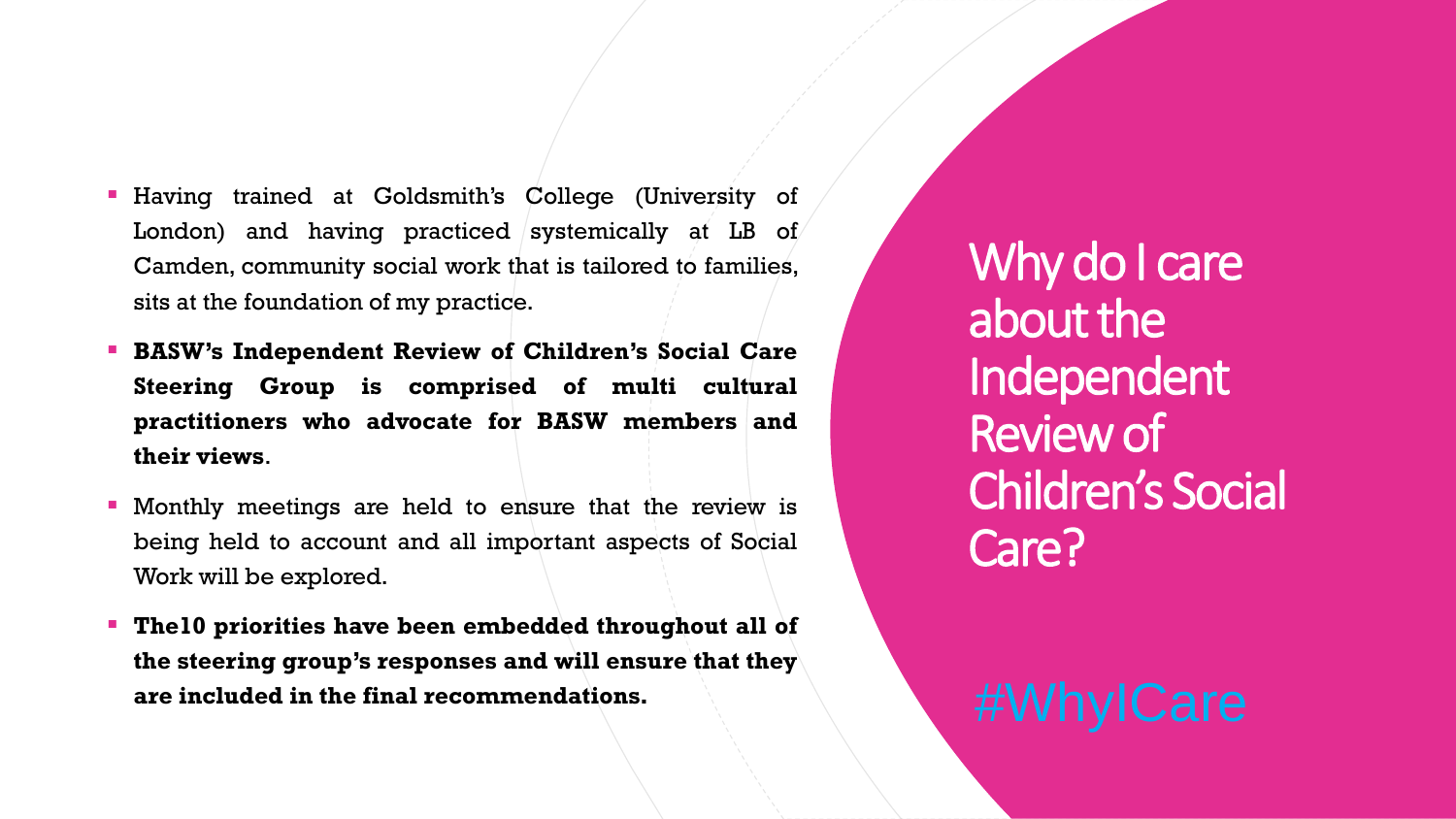- Social Workers have expressed concern surrounding a need for change. With this review, this is a chance for our concerns, thoughts and feelings to be heard.
- **As a review is taking place, change will occur. It is important that we take an active role to help shape this change, instead of allowing change to 'happen to us'.**
- Social Workers and practitioners are often portrayed negatively, with stigma and stereotypes being unrealistic. This is a change for us to stand up for our profession and paint a true picture.
- **Most leaders are not qualified Social Workers or practitioners, therefore we need to advocate for the communities we work with highlighting what they need.**
- Social Workers and Local Authorities are not to blame for outcomes that could be deemed as negative. Further discussions surrounding the impact emotional/mental labour, political, economic, systemic and systematic issues have on our work.
- **To ensure that Anti-oppressive, Anti-discriminatory and Anti-Racist practice is embedded throughout current and future practice.** #WhyICare

Why Social Workers should care about the Independent Review of Children's Social Care?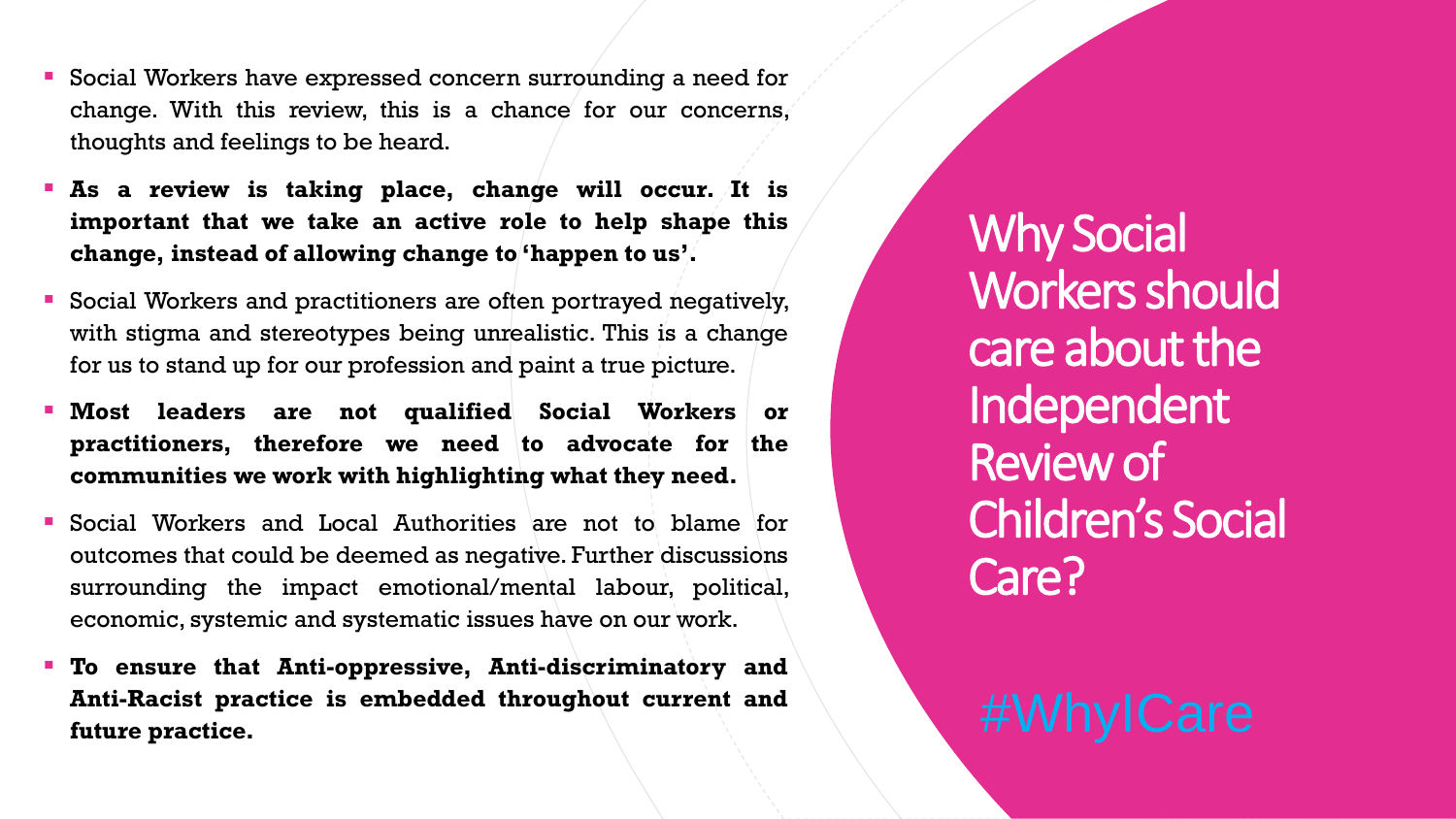#### What does all this mean?



#WhyICare